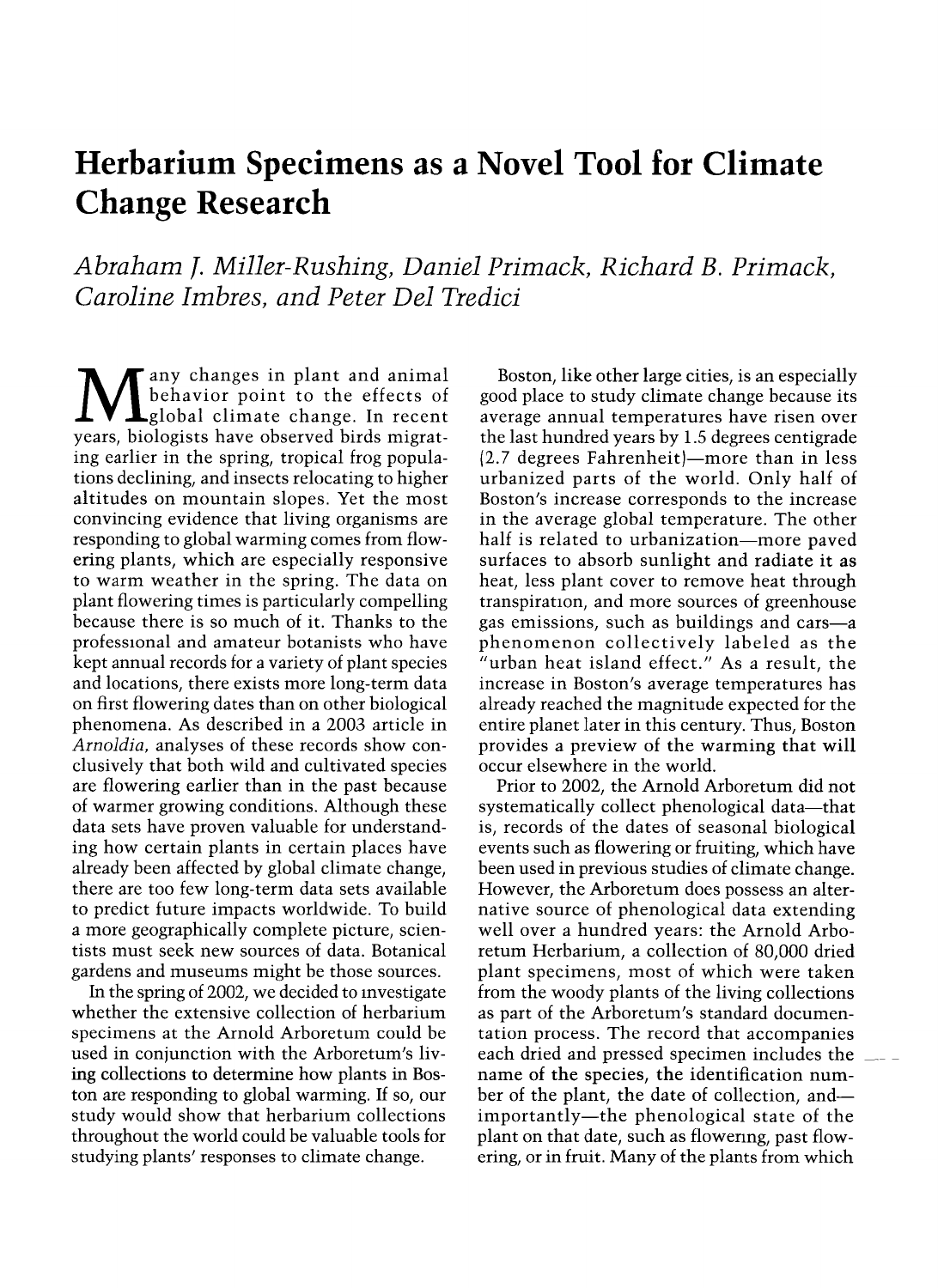the specimens were taken are still among the 15,000 plants growing on the grounds of the Arboretum. Together with the 80,000 herbarium specimens, of which a large number were collected while the plant was in flower, the Arboretum's living collections provided a potential sample size large enough to compensate for any species-specific phenological changes unrelated to temperature change. Thus, we could detect general patterns of response common to most of the species despite occasional anomalies.

Studies published by other researchers have typically tracked the date of first flowering within a certain population to measure a species' response to climate change. This method is potentially sensitive to changes in population size: if the population is growing over time, or the plants getting larger and producing more flowers, first flowering dates might come earlier even without a warming trend and even though the average flowering time within the population remains constant. (Increasing population sizes and larger individual plants tend to cause the first flower to appear earlier and the population to flower for a longer duration.) Herbarium specimens, however, are generally taken when the flowers are most visible and interesting to collectors—that is, when the plant is in full flower. As a result, a herbarium specimen reflects more accurately the date of peak flowering, a measurement that is not affected by the size of the population or the individual plants.

Another advantage of using the plants at the Arboretum for climate research derives from

the controlled environment found there. Individual plants are well spaced and grown under conditions considered ideal for their species, with the grounds being carefully mulched, weeded, fertilized, and kept free of pests. This level of care probably reduces the possibility of unrepresentative flowering times that might result elsewhere from crowding, scarcity of nutrients or light, or other suboptimal conditions. Finally, one would expect the relatively high temperature increase in metropolitan Boston to have produced a greater magnitude of phenological change at the Arboretum than in rural areas, making it easier to detect changes in flowering times.

#### HOW WE WENT ABOUT IT

In 2003, using a computerized list of all plantings currently in the living collections and of all specimens in the herbarium, we selected herbarium specimens and corresponding plants on the Arboretum grounds for our study sample. We chose only living plants that are represented in the Arboretum's herbarium by at least one preserved specimen taken between 1880 and 2002 when the plant was in peak flowering condition-that is, with most of its flowers open and in good condition.

Our second criterion was that the plants had to have flowers that were easy to recognize, observe, and census; we typically chose plants with large, dramatic flowers, such as cherries and magnolias, and usually avoided plants with small flowers lacking petals, such as birches



25 April 2004 Almost flowenng

30 April 2004 Full flowermg

Weekly monitoring of a pear tree (Pyrus) progressing through its seasonal stages demonstrates that it has a short flowermg pemod that peaked on April 30 Monitormg once a week appears to be sufficient to determme flowenng phenology.

<sup>7</sup> May 2004 Past flowenng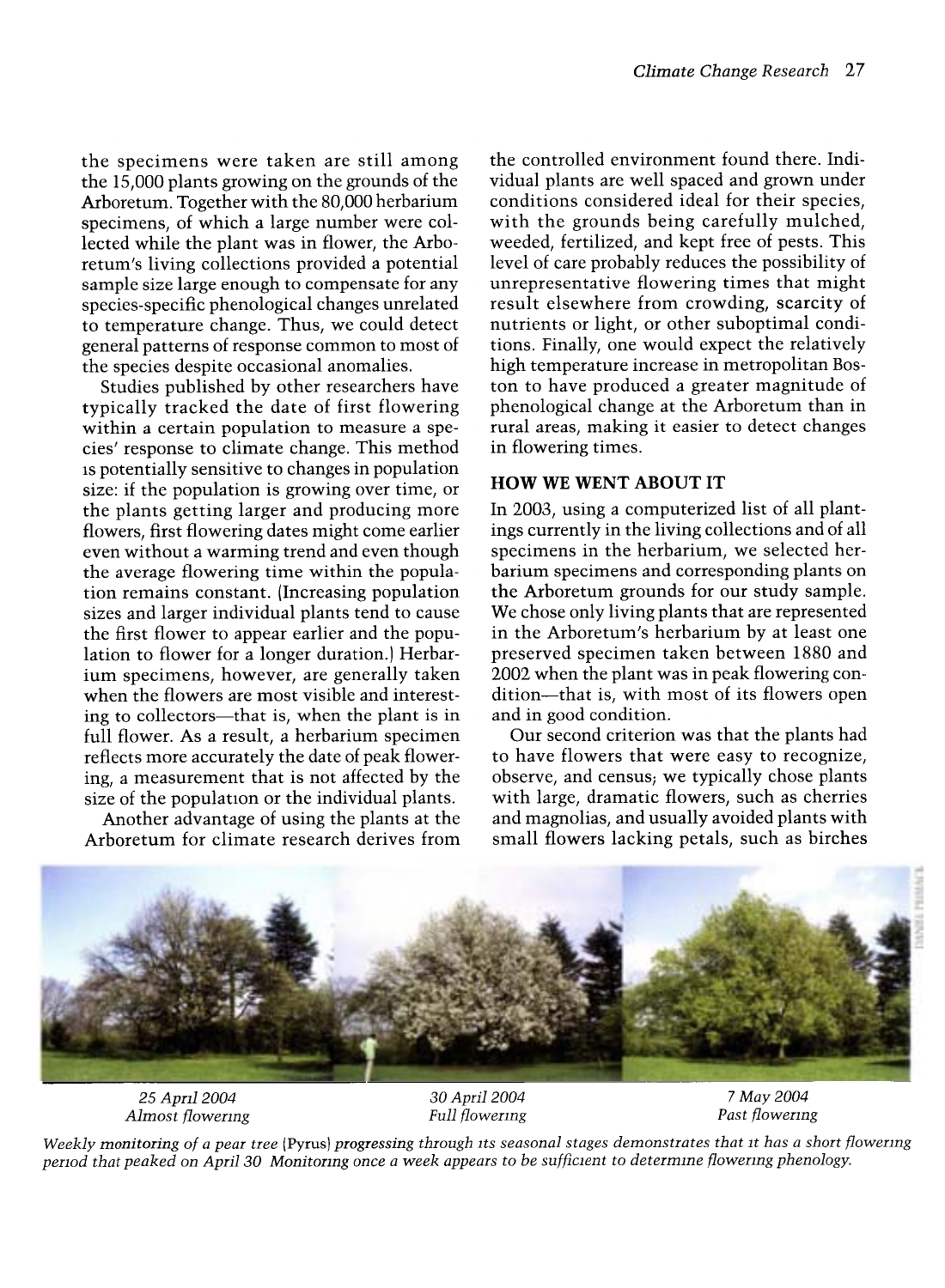

Researchers at the Arnold Arboretum standing in front of Rhododendron vaseyi on May 11, 2004, holding a herbarium specimen collected from the same plant on May 19, 1938. Both Iiving plant and specimen were captured in full flower This is a visual demonstration that plants are now flowering earlier than they did in the past.

tures than later-blooming plants because their caused by unknown alterations to plant physi-<br>flower buds are preformed the season before. ology, we selected plants that are representative

Fourth, we selected plants known to have of wild species, whether native to the New Eng-<br>short flowering cycles, which would permit land region or introduced, rather than cultivars us to more accurately estimate a single date of<br>full flowering by calculating the average full flowering by calculating the average Using these criteria, we selected 229 liv-<br>between the dates on which the plant was ing plants encompassing 35 different genera. between the dates on which the plant was ing plants encompassing 35 different genera.<br>observed in full flower. We could be reason-Major genera (represented by ten or more indiobserved in full flower. We could be reason-<br>ably confident that herbarium specimens viduals were *Amelanchier* (shadbush). *Cornus* ably confident that herbarium specimens viduals) were Amelanchier (shadbush), Cornus taken from plants that flower for less than three (dogwood), Corylopsis, Enkianthus, Halesia taken from plants that flower for less than three (dogwood), Corylopsis, Enkianthus, Halesia<br>weeks—azaleas and apple trees, for example— (silverbells), Magnolia, Malus (apple), Prunus weeks—azaleas and apple trees, for example— (silverbells), *Magnolia*, *Malus* (apple), *Prunus* had been collected within a week of the time (cherry). *Rhododendron* (including azalea). had been collected within a week of the time (cherry), Rhododendron (including azalea), of peak flowering. Specimens taken from spe-<br>and Syringa (lilac). Because multiple herbariof peak flowering. Specimens taken from spe-<br>cies with longer flowering times, on the other um specimens were often collected from the cies with longer flowering times, on the other um specimens were often collected from the hand—spring-flowering witch hazel, for exam-<br>same plant, we found 372 herbarium specimens hand—spring-flowering witch hazel, for exam-<br>ple, which flowers for a month or more—could taken from these 229 plants. (A complete list of

and oaks. Third, we selected primarily spring-<br>blooming species, these were likely to show from the plant's peak flowering date. Finally, in blooming species; these were likely to show from the plant's peak flowering date. Finally, in greater response to increases in spring tempera-<br>order to minimize possible phenological effects greater response to increases in spring tempera- order to minimize possible phenological effects flower buds are preformed the season before. Ology, we selected plants that are representative<br>Fourth, we selected plants known to have of wild species, whether native to the New England region or introduced, rather than cultivars<br>or hybrid plants.

taken from these 229 plants. (A complete list of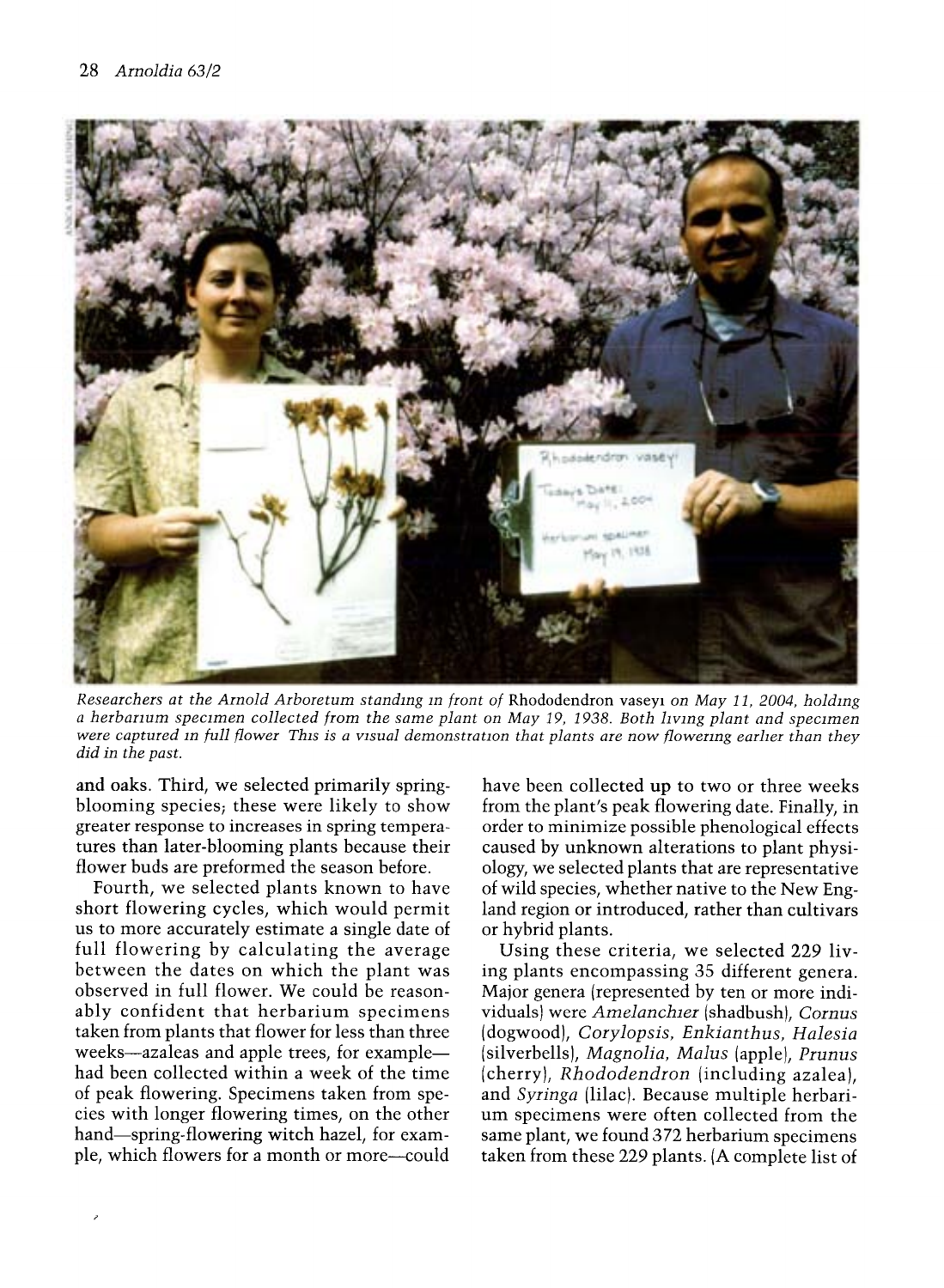specimens and species is available online at the Arboretum's website, http://www.arboretum. harvard.edu/).

We readily located the 229 selected plants using the Arboretum's computer-generated map of the living collections. Then, during the spring and summer of 2003 two people observed the individually numbered plants weekly between April 13 and July 14. Plants were recorded as being in one of four stages: not flowering, almost m full flower, full flower, or past full flower. (A plant in full flower was defined as having at least fifty percent of its buds in full bloom and being suitable for herbarium specimens.) Once a plant was recorded as past full flower it was no longer observed because the plants in our sample flower only once a year. These weekly observations enabled the observers to determine the peak flowering date and duration of flowering for each plant in 2003.

We also determined a single Julian date (day numbers that run from 1 to 365 over a year) of full flower for each plant, although this date could have missed the true flowering peak by several days because of sampling only once a week. For example, if a plant reached its highest number of flowers on day 110 but was sampled on days 108 (when it had lots of flowers) and 115 (when it retained only a few flowers), then the day of peak flowering would be listed as day 108 rather than the true peak flowering day of 110. In cases where full flowering was observed on multiple dates, the mean of the Julian dates for those days was used. If a plant was recorded as being in peak flower on days 121 and 129, its date of full flowering would be calculated as day 125. Once the Julian date of full flowwe subtracted it from that of the corresponding herbarium specimen to estimate a change in flowering time. If a plant was observed in peak flower on day 120 in 2003 and flowered on day 110 in 1990 according to the herbarium specimen, then it flowered 10 days earlier (-10) in the past than it did in 2003. We then investigated how changes in spring flowering times correlated with the temperature differences between individual years as recorded at the Boston weather station.

#### WHAT WE FOUND

The spring of 2003 (February through May) was colder than in any previous year since 1967, with temperatures typical of the early twentieth century. As a result, the 229 plants examined in this study flowered at about the same time in 2003 as they had between 1900 and 1920. In contrast, typical plant flowering times between 1980 and 2002 were about eight days earlier than in 2003, and eight days earlier than between 1900 and 1920, thereby showing a significant trend toward earlier flowering over the last one hundred years (Figures 1 & 2).

While the data showed wide variations in historical plant flowering times, it is clear that plants have been flowering earlier in recent years than they did in the past because of warming temperatures in Boston. Eight days may not seem like much, but it constitutes a major change. For plants that flower for three weeks, it represents more than one third of the entire flowering season. Changes of this magnitude can significantly affect relationships between plants and the animals that pollinate their flowers, eat their leaves and seeds, and disperse their fruits. In many cases these relationships rely on a synchrony between the phenology of the plant and that of the animal-for instance, between the flowering of a plant and the activity of a pollinator—which may be disrupted if the timing of events shifts too quickly. Evidence from elsewhere in the world shows that some of these relationships are already changing.

### CAVEATS AND STATISTICAL CONSIDERATIONS

Although we found a significant correlation between changes in temperature and flowering times, the use of herbarium specimens raised several questions. First, as noted earlier, we could not be certain that the herbarium speci mens were all collected on the exact day of peak flowering. Specimens identified as "flowering" may have been collected when the plant first started to flower or when it had just finished flowering. In the case of short-flowering plants, the error would be small: if the collector took a sample from a plant with a one-week flowering period, for example, the collection date would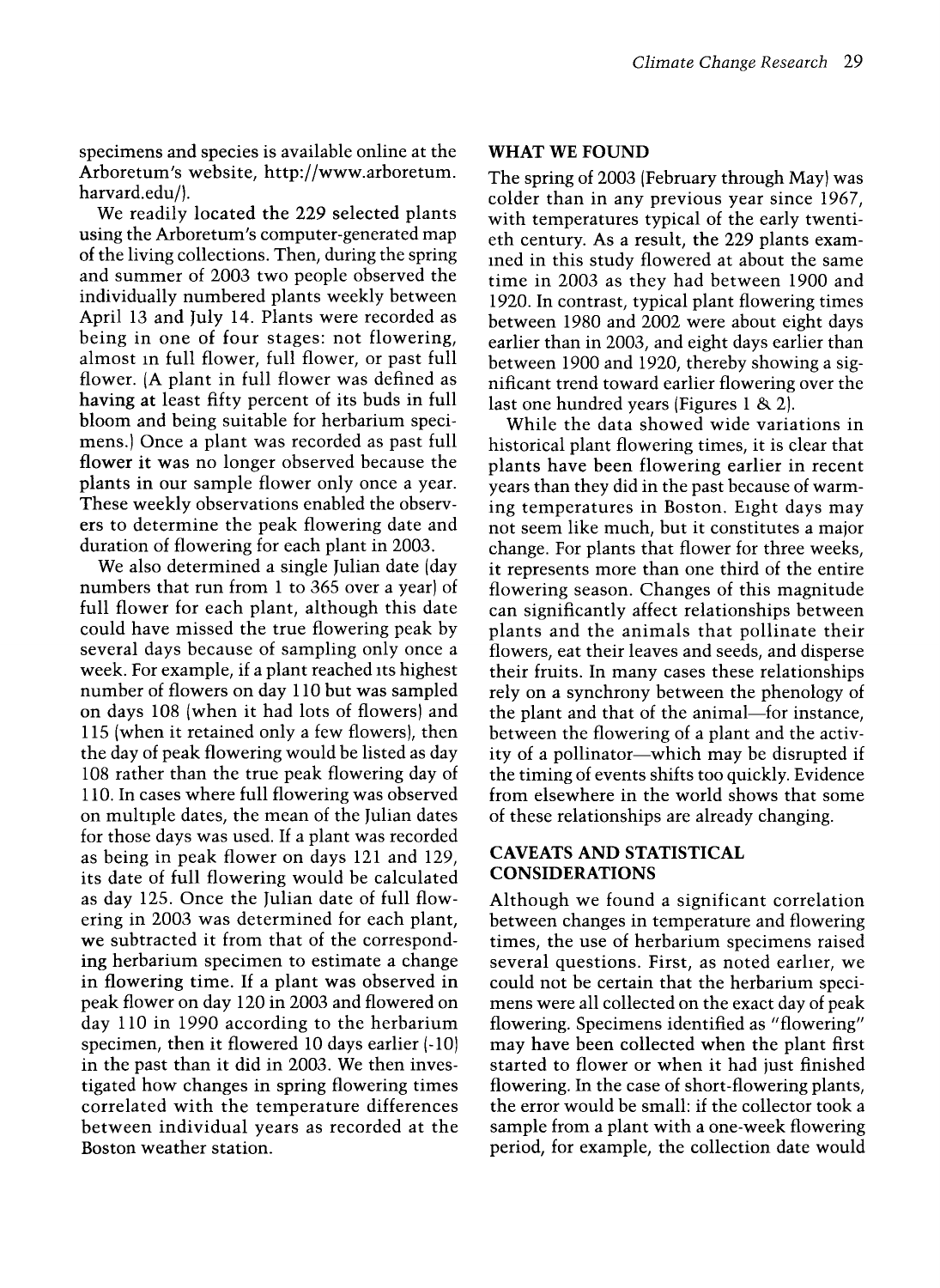

Figure l. Boston temperatures from 1885 to 2003 as reported by the National Oceamc and Atmosphemc Admmlstration m 2004. The top senes (diamonds) represents mean annual temperatures. The bottom semes (squares) represents mean temperatures in February, March, April, and May Boston temperatures are clearly<br>increasing over time. The two horizontal lines represent the long-term mean temperatures for each series (annual  $= 10.3$  degrees centigrade or 50.5 degrees Fahrenheit; February through May  $= 6$  1 degrees centigrade or 43 degrees Fahrenheit;  ${}^{\circ}F = ({}^{\circ}C \times 1.8) + 32$ ).



Figure 2. This graph tracks changes m flowenng times of plants at the Arnold Arboretum over time: The dots mdicate the number of days plants flowered earher or later in the past than they did m 2003 calculated as the Julian date the herbarium specimen was collected subtracted from the peak flowering date in 2003 Negative values indicate that a plant flowered on an earher date than it did m 2003. Note that 2003 was a relatively cool year; plants from the cool 1900 to 1920 pemod flowered about the same time that they did m 2003 In contrast, plants flowenng m the warm pemod of 1980 to 2002 flowered about 8 days earlier than they did m the cool year of 2003 The Ime is the best fit Ime for the senes.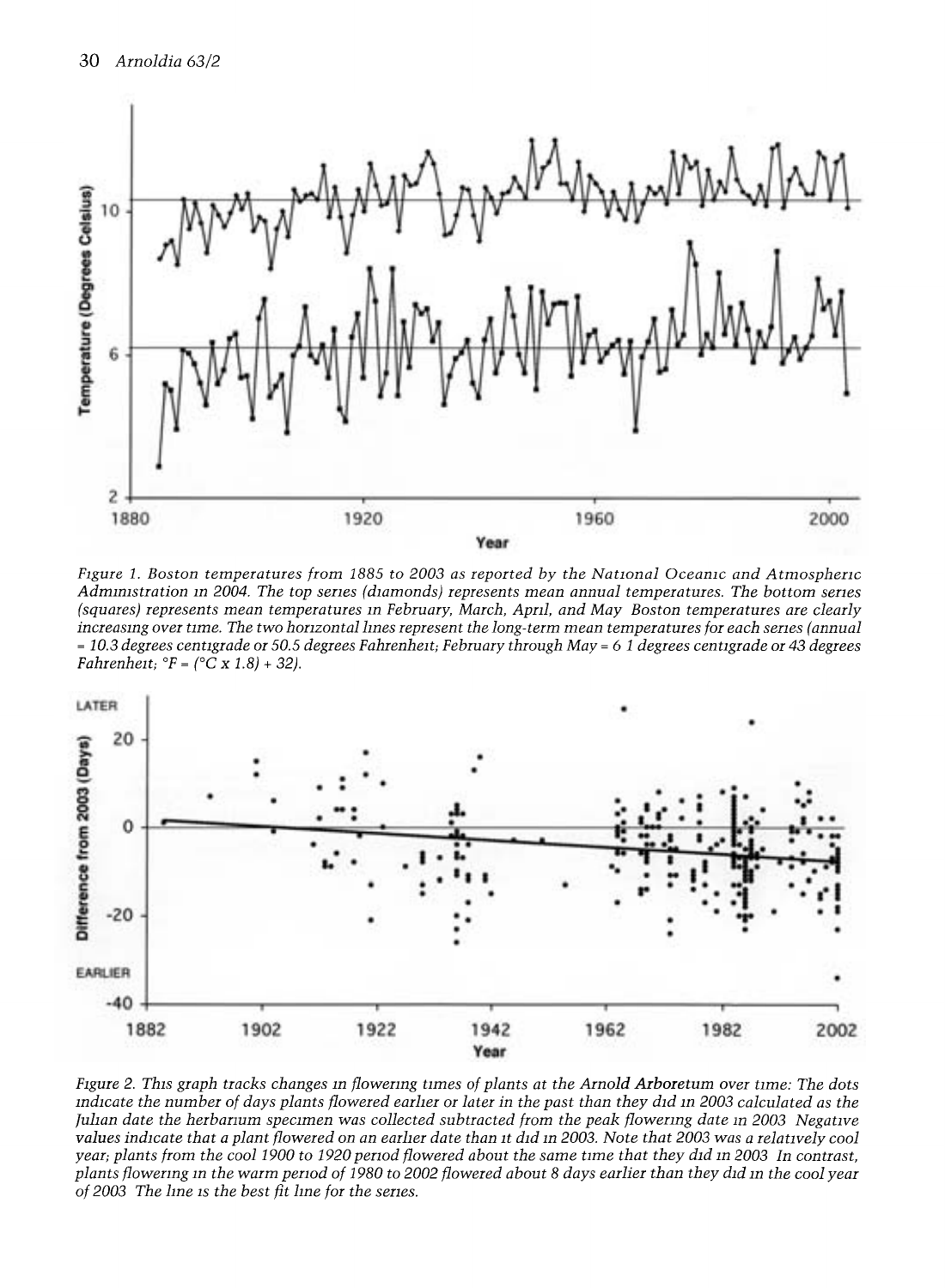be only 3.5 days away from the actual date of peak flowering. In the case of a plant with a 20-day flowering period, on the other hand, the amount of error would be 10 days. However, our statistical tests found no evidence of this type of bias; data were no more variable over time for long-flowering plants than for shortflowering plants.

A second concern was that trends would be obscured by outlying data points resulting from plants that had flowered many weeks earlier or later in the year that they were collected for the herbarium than they did in 2003. Examples of outlying data points include a dogwood (Cornus mas) that flowered 27 days later in 1965 than in 2003 and a cherry tree (Prunus apetela) that flowered 24 days later in 1987 than in 2003. These apparent anomalies may have been caused by someone collecting the specimen at the very end or very beginning of an unusually long flowering season in those years. But again, thanks to our large sample size the few outlying data points did not have a statistically significant effect on the results.

Finally, we were concerned about the uneven collection of herbarium samples: in different years, different numbers of herbarium

specimens were collected, creating gaps in the period between 1940 and 1960 that could give disproportionate weight to certain years in our analysis. We resolved this problem by dividing the data into two subsets, one on either side of the 1940-1960 gap, and separately analyzing each subset using the same methods that were used for the entire group. In each subset, we found the same significant trend toward earlier flowering times, indicating that the irregularity in specimen collection (i.e., the gap in collection) did not affect the outcome.

Given these concerns about the quality of data from herbarium specimens, our results are quite striking and show clearly that plant flowering times are highly responsive to changes in average temperatures in the four months before and during flowering. (For the springflowering species we studied, we used the mean temperature for February, March, April, and May to calculate changes. See Figure 3.) In general, flowering times advance 3.9 days per one degree centigrade increase in mean spring temperature, as calculated using a statistical technique known as multiple regression that considers the flowering time of plants in warm years and cold years. This rate falls within the



Figure 3 This graph demonstrates changes m flowering times of plants at the Arnold Arboretum as temperatures increase, showing the number of days plants flowered earlier or later in the past than they did in 2003 in relation to the average temperatures in the February through May preceding flowering. Plants flower earlier in warm years, and later in cool years. Years with many specimens or with extreme temperatures are noted. The line is the best fit lme for the senes.